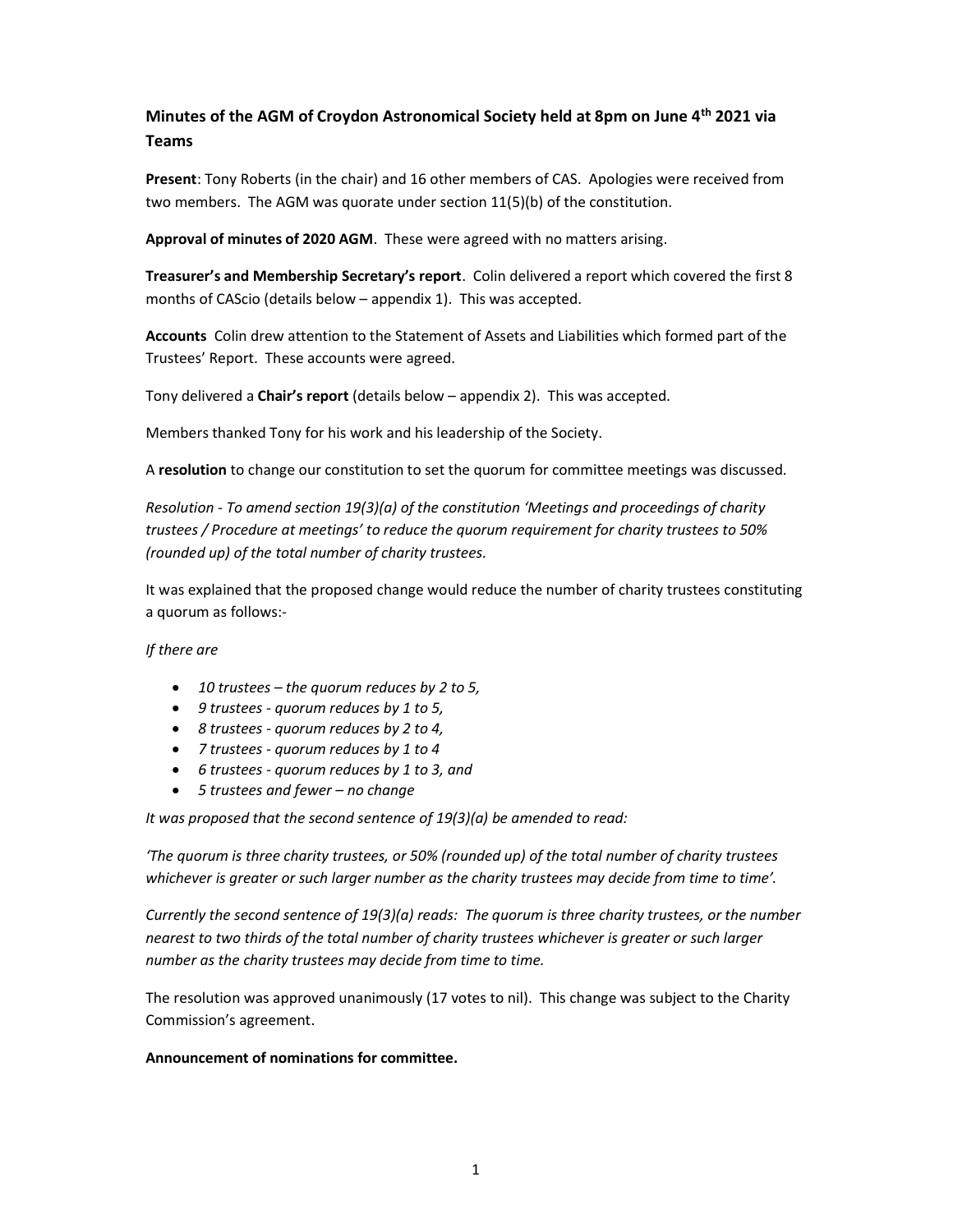Nine places were available for appointment at this AGM - the secretary Graham Cluer did not need to retire until the next following AGM. At the close of nominations on Friday 14<sup>th</sup> May six proposals had been received as follows:- Jonathan Barrott, Martin Gaiger, Carolyn Raishbrook, Tony Roberts, Paul Stenning and Colin Weightman.

There being fewer nominations than committee places available, no election was required

Tony thanked the retiring committee.

Roy Easto was appointed as **Examiner of Accounts** for the year to  $31<sup>st</sup>$  March 2022

## Appendix 1 – Treasurer and Membership Secretary's report

As most if not all of you will know, the society changed from being a Charitable Association to being a Charitable Incorporated Organisation (or CIO) on 1<sup>st</sup> August 2020.

This AGM therefore covers the first 8 month period of the CIO which is from 1<sup>st</sup> August to 31<sup>st</sup> March 2021.

We have not been able to either meet in person or open the observatory since March 2020. So, like many other societies we have run a number of meetings using either Teams or Zoom during the period.

Behind the scenes there have been a number changes:

- We have changed bank from HSBC to NatWest, and we have access to electronic banking allowing us to obtain up-to-date balance and transactional information.
- We have moved the membership application and renewal process online thanks to Graham for setting that up
	- $\circ$  This was clearly helpful during the pandemic and it means that we don't need to print off application forms when we are able to meet again.
	- $\circ$  It means that there is no risk that the forms get lost or delayed, and we can also send a welcome email promptly.
	- $\circ$  As at 31<sup>st</sup> March there were 69 members.
		- Unlike many societies we adopt a relaxed approach to membership renewal – however we do need to determine a date when membership lapses. Committee has therefore decided that membership lapses if a member has not renewed by a date 2 weeks prior to the AGM held in that membership year.
		- **EXECUTE:** Current membership is 56 comprising 49 members and 7 life members.
- As a society we are funded by donations and do not charge a membership fee. Many members choose to donate at the same time as they renew.
	- o In previous years such donations have arrived in cash, cheque and a few by direct bank transfer. A number of members are able to Gift Aid their donations, and this boosts the sum available to us by 25%.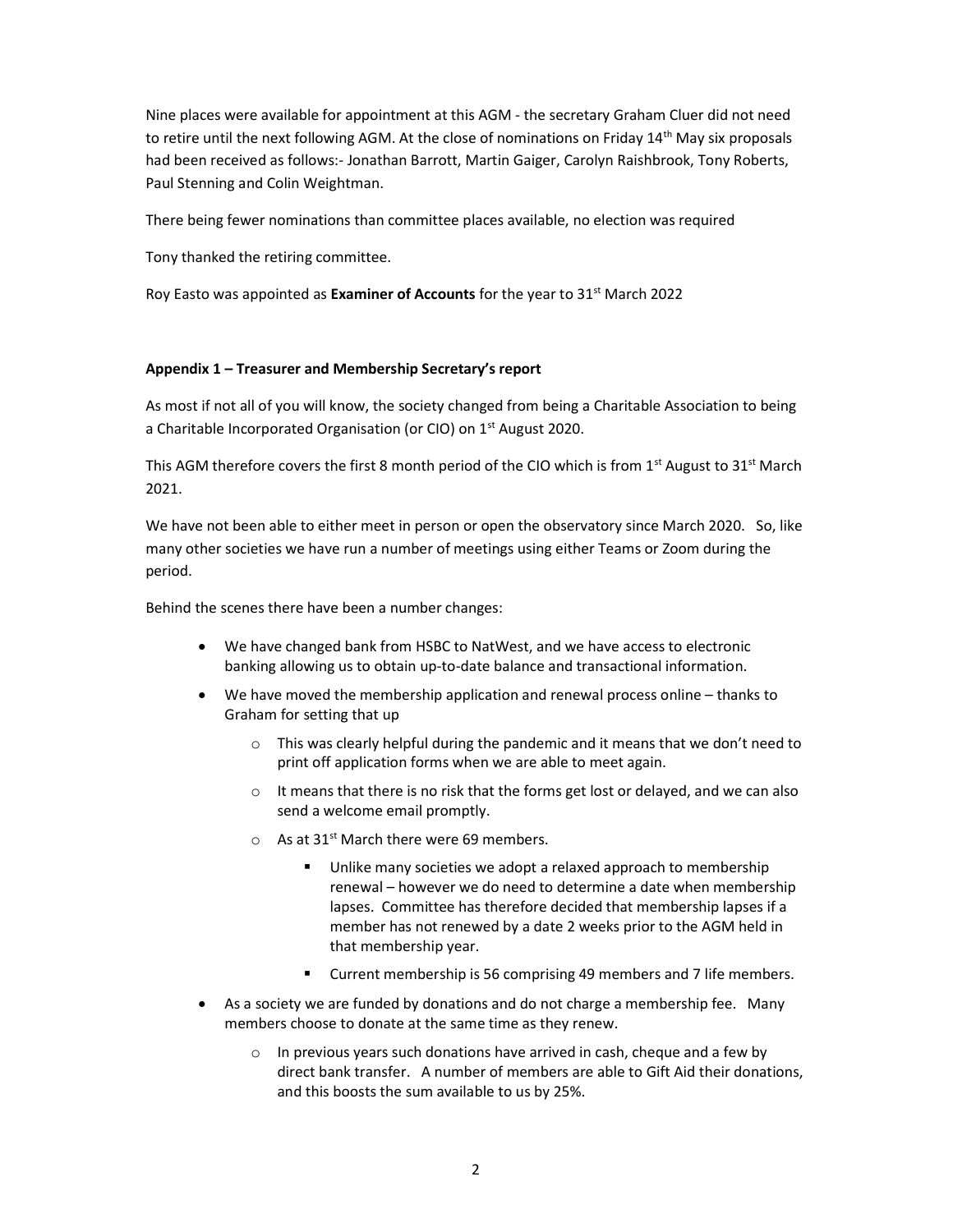- $\circ$  We are now partnering with Charity Aid Foundation, itself a charity, using a system called CAF Donate so that these donations and any Gift Aid declarations are made online using card, PayPal or by transfer from their own account at CAF. The CAF Donate system is used by more than 6,500 charities.
- $\circ$  The CAF Donate programme was put in place in late March 2021, but the first tranche of funds were not transferred to our bank account until after the end of the financial year.
- Contactless payments During the pandemic people have become accustomed to paying by card rather than cash.
	- o In fact some shops do not accept cash at all. Banks are also closing down branches and promoting online banking.
	- o When we meet again and open the Observatory we expect to need to put in place a means of taking contactless payments.
- During the period the Society moved to using Microsoft Office 365 this was an immense amount of work for Graham. As a charity we are entitled to have Office 365 for free.
	- o By using Office 365 it means that Society correspondence does not wind up buried in personal emails, and this is helpful when the role is passed to a successor Committee member.
	- o We also have free access to Microsoft Teams videoconferencing. Many other societies use Zoom, but Zoom is a paid for service at £120 per year for a single Zoom-Pro license for up to 100 attendees.
	- o However, we found that Microsoft does not want their Office 365 product to be used for mailing lists. We were inconveniently locked out of our account a couple of times, depite being careful to send emails in small batches of around 20.
		- We now have a Pay as You Go account with a UK email marketing company called Email Blaster.
		- The emails are GDPR compliant and actually look rather good with links to the society's Facebook and Twitter pages at the bottom of the email. However, we have had problems with our emails being stopped by the Gmail spam filter, but we think we know how to overcome this.
- We have also cancelled our expensive observatory telephone and broadband contract with TalkTalk. The Broadband was very slow by today's standards
	- $\circ$  We have replaced the Broadband with a 4G mobile connection as 5G is not currently available in the area.
		- Our pattern of usage is probably best suited to using a Pay as You Go SIM. However a realistically-priced Pay as you go SIM is only now available on the Three network.
		- The Three network provides a much better broadband speed than with TalkTalk, although the signal strength is quite poor and may be adversely impacted if there is heavy rain which would be relevant if there is a group visit. O2 or Vodafone would likely give better results, but we would need to enter into a contract and overall it would be more expensive.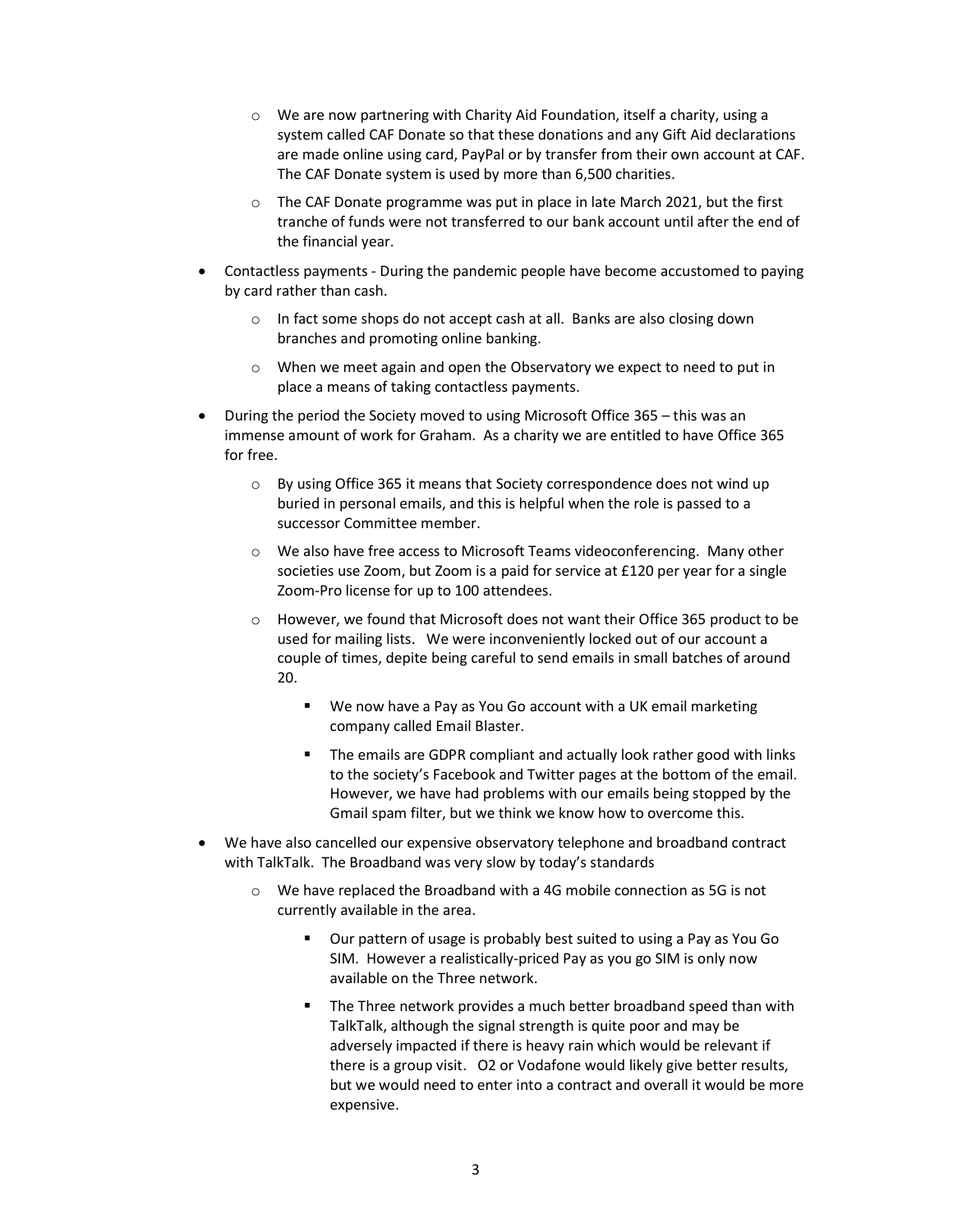- Many visitors these days are likely to have generous data allowances on their mobile phones, and it may be that the society does not need to provide a broadband facility frequently.
- o We are considering replacing the phone with a cheap 2G phone on a PAYG network. However we may decide that we don't neeed this as these days most visitors would likely have mobile phones with them.
- We have cancelled our electricity contract with EDF and moved to Bulb and this has resulted in a significant saving in the standing charge. We have also recently installed a smart meter which is of a type that will not go dumb if we change supplier.
- Turning to the accounts which are prepared for the 8 months to  $31^{st}$  March 2021:
	- o In the top section you can see that we had £6,591 in cash and we have a prepayment of £102 which related to room hire at the Royal Russell School when the music stopped in March 2020.
		- However we have some outstanding bills and an accrual totalling £851. The largest component of which is accrued legal fees to transfer the observatory land from the four land trustees into the society's name.
		- The net balance of funds available has historically been called the Accumulated Fund and was £5,842.
	- o In the following section you can see that an Accumulated Fund balance of £6,956 was transferred to the CIO on 1st August 2020. However there has been insufficient income to cover expenses during the last 8 months resulting in a reduction of the Accumulated Fund balance of £1,114 reducing it to the figure of £5,842.
	- o Currently the Accumulated Fund stands at around £6,000.
	- o Turning to the Income and Expenditure section,
		- We had only £242 of income during the period. Abut half of this relates to a claim under the Gift Aid Small Donations Scheme for cash donations to the previous Charitable Association
		- In terms of the expenses, the reduction in costs relating to the standing charge for electricity and the cancellation of the Talk Talk contract and replacement with a 4G router will feed through in the next accounting period.
		- The "other" figure of £720 in Kenley Observatory Maintenance and Costs relates to accrued legal costs for the transfer of the observatory land into the Society's name.
		- Overall expenditure exceeded income by £1,114.
	- o I can confirm that Roy Easto has reviewed the accounts.
	- o The Trustees report and account wil be submitted to the Charity Commission and made public on the register of charities.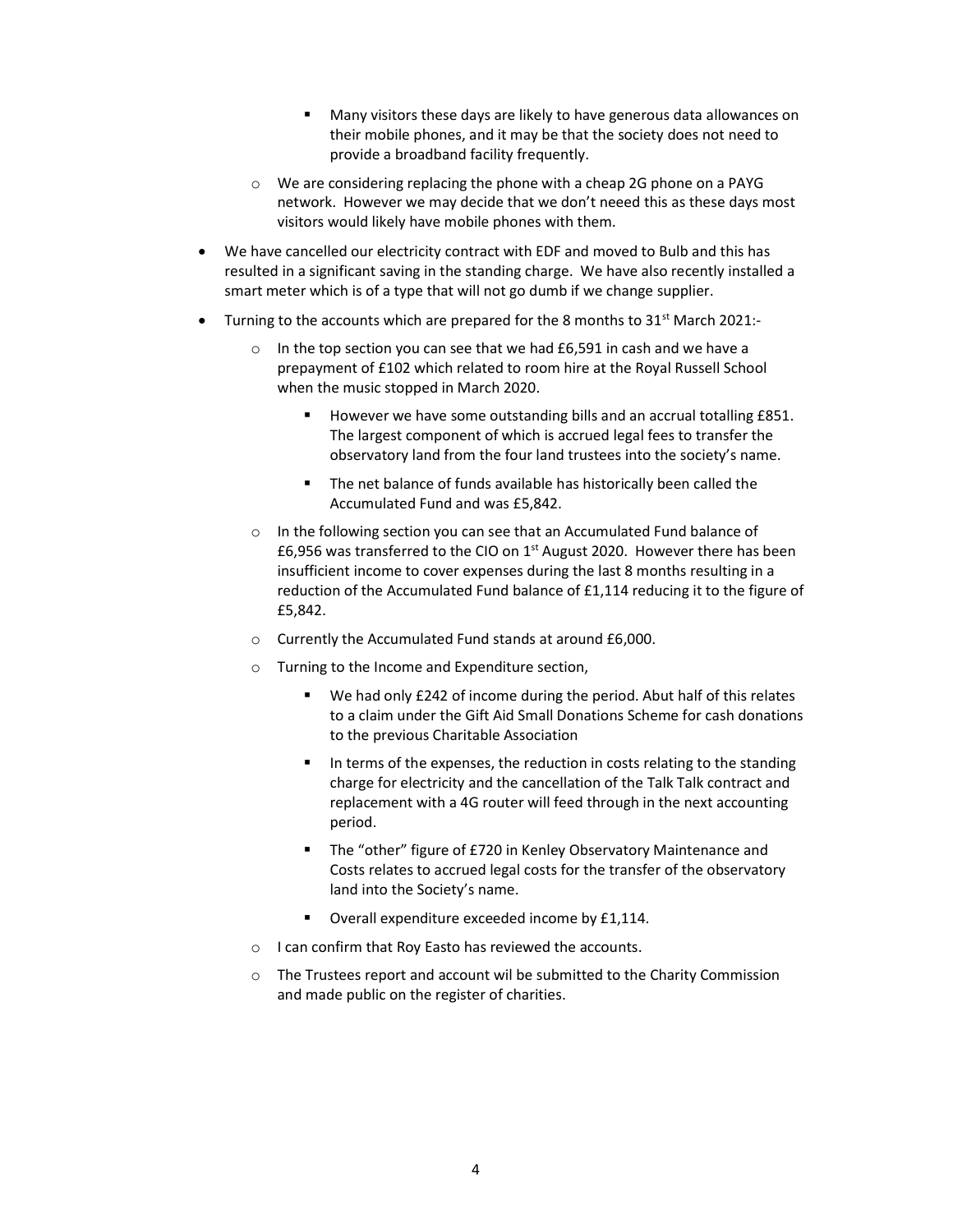## Appendix 2 – Treasurer and Membership Secretary's report

This report marks the 1<sup>st</sup> year of operation as Croydon Astronomical Society Charitable Incorporated Organisation. The Society has had several different natures over the years. In 1956 we were founded as the Croydon Group of the Junior Astronomical Society; we were one of a number of local groups of the national society and the idea was to appeal to those that could not access the main meetings held in central London. We became independent in 1965 when we became the Croydon Astronomical Society, an educational charity.

In August 2020 we became a Charitable Incorporated Organisation. So rather like Trigger's broom, which had several different heads and sticks but nevertheless was considered to be the original broom, we can legitimately claim that this year marks our 65<sup>th</sup> year of existence.

Our first year as a CIO has been an untypical and difficult year. The reason for this has a name we all know – Covid.

In terms of our normal operations involving fortnightly meetings and regular public open evenings at our observatory these all had to cease 15 months ago. Things are now easing and we hope to restart observing events at the Observatory later this year. At this moment we are still hindered by the need to socially distance. It is difficult to achieve 6 in the dome socially distanced. It is also difficult to have 30 outside the observatory socially distanced as we only have access to the area immediately surrounding our building. A major issue is the need to touch eyepieces and telescopes and these being a possible source of cross contamination. There is a group working towards Electronic Assisted Astronomy. This uses cameras to produce an immediate image on a screen. Those of us who have run public events have often wondered if the public actually see what we are trying to show them. It is not intuitive to use a telescope or eyepiece and although if we show the public something bright like the planets or Moon it is easier for them to position the eye and focus the image, if we are trying to show them a subtle galaxy or nebulae it is likely that a lot of the time they do not manage to see it at all. EAA would produce a clear image on a screen which would be more accessible to the nonobserver and would allow social distancing.

We are also hoping to return to physical meetings in autumn. Currently RRS are not able to discuss room hires; we need to see the position after the June 21 $^{\rm st}$  easing of restrictions to see what is possible. We have maintained our programme of meetings online via Zoom and Teams. We have turned to Teams as our preferred media because as a charity we have the use of Microsoft 365 for free. This gives us official email addresses and Teams to run meetings. The equivalent with Zoom would cost us £120 a year, so there is a cost saving for the charity. The downside is that the most common media for online private meetings is Zoom and we have rather placed ourselves in a parallel reality where we cannot easily share or join other Societies meetings. It must be said that our online meeting are much less popular than the old physical meetings with audience figure worse than half, but it is our only option currently.

Covid also made the transition from CAS to CASCIO a much longer and more difficult process. It has been mentioned before but simple things like opening a bank account turned into a month's long process. Currently we are still transferring ownership of our land at Kenley from the Trustees who held it on behalf of the CAS to CASCIO itself and hope to complete this soon.